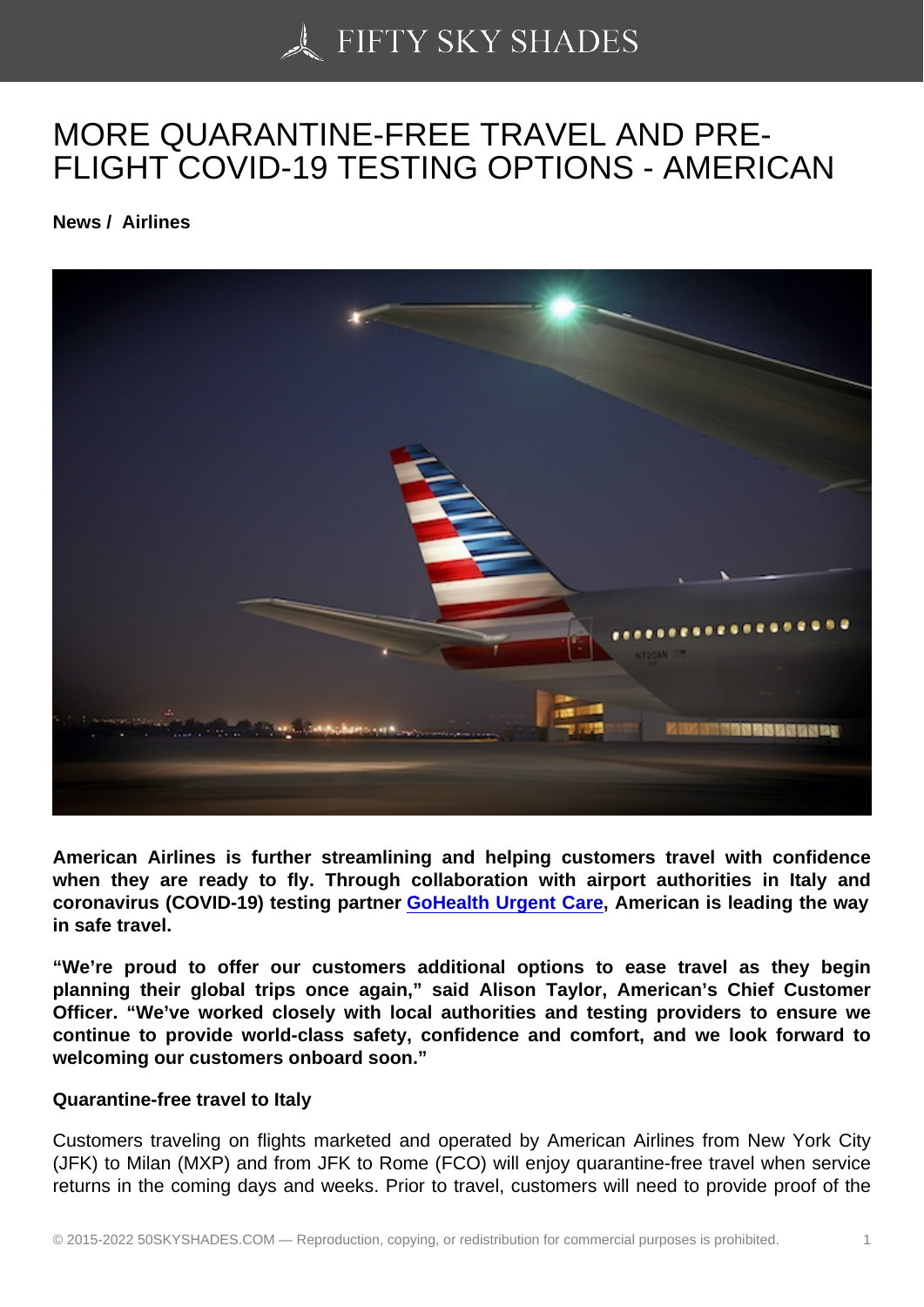after taking a second test at the airport producing a negative result, travelers will be able to forgo the local post-travel quarantine requirements, enabling customers to maximize their time while in Italy. American resumes daily service to MXP April 4 and three-times weekly service to FCO May 8 after being suspended for a year. Both flights will operate on a Boeing 777-200.

More preflight COVID-19 testing options

Starting March 28, customers will have access to in-person testing at more than 150 local urgent care facilities or hospitals through GoHealth Urgent Care, a national leader in COVID-19 testing partnerships.

"Our customers trust American to help them prepare for travel, whether that's easy access to testing through providers like GoHealth Urgent Care or through other resources like our online travel tool," said Julie Rath, American's Vice President of Customer Experience and Reservations. "We hope the additional opportunity for onsite testing in many of our customers' local communities will help them easily check off an important item in their pretravel checklist and give them more peace of mind that they're ready to travel."

Customers will have the option to have a PCR or Rapid Molecular COVID-19 Test at a nearby GoHealth Urgent Care center through this collaboration. Soon, customers near American's hub in Charlotte, North Carolina, and in other markets, will be able to access GoHealth Urgent Care's rapid PCR test capabilities, which will give customers PCR test results in approximately 30 minutes instead of waiting for a few days for the sample to be processed at a lab.

"Our network of conveniently located, on-demand care centers and virtual capabilities have uniquely positioned us to provide critical support to communities and industries across the country during the pandemic," said Todd Latz, CEO of GoHealth Urgent Care. "We are proud to team up with American Airlines as they welcome more of their travelers safely back to the skies".

Customers can visit aa.com/covid19testing to view GoHealth Urgent Care locations. In addition, travelers can find for more information about preflight testing resources through LetsGetChecked and CareNow, and other measures American has in place to help customers travel with confidence on aa.co[m.](https://www.aa.com/covid19testing) 

Prepared for the Air

As customers [are read](https://www.aa.com/i18n/travel-info/travel-with-confidence.jsp?from=bannerContainerA)y to return to the skies, American provides resources needed to help them understand requirements for travel, preflight testing resources and more. Customers can visit Prepared for the Air to get started.